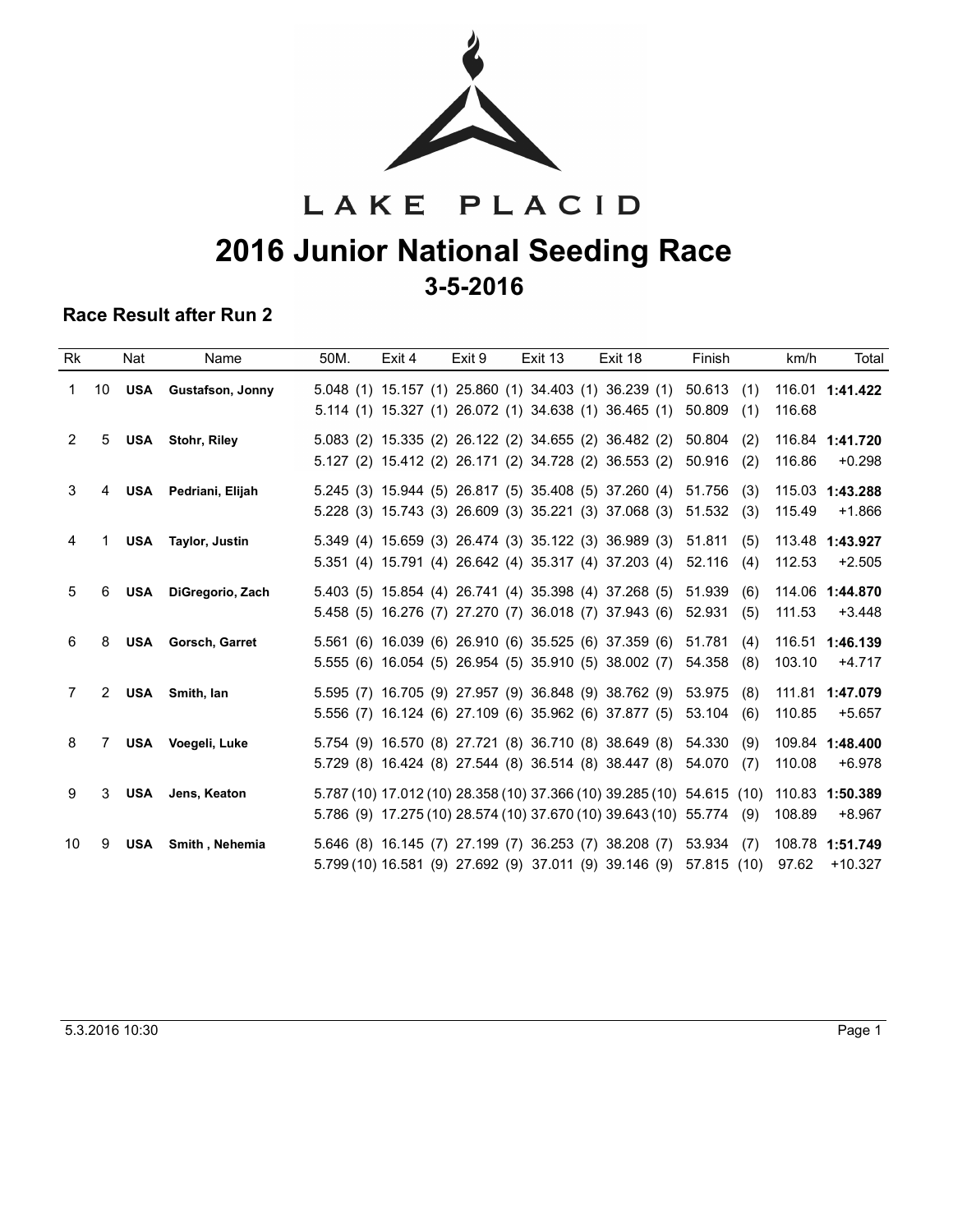

LAKE PLACID **2016 Junior National Seeding Race Women 3-5-2016**

#### **Race Result after Run 2**

| <b>Rk</b>      |                | Nat        | Name                           | 50M. | Exit 4 | Exit 9 | Exit 13 | Exit 18                                                                                                                     | Finish                         | km/h<br>Total                            |
|----------------|----------------|------------|--------------------------------|------|--------|--------|---------|-----------------------------------------------------------------------------------------------------------------------------|--------------------------------|------------------------------------------|
| 1              | 5              | <b>USA</b> | Arndt, Brittney                |      |        |        |         | 6.568 (2) 18.862 (1) 27.970 (1) 32.530 (1) 40.766 (1)<br>6.583 (2) 18.850 (2) 27.889 (1) 32.406 (2) 40.544 (1)              | 45.052<br>(1)<br>44.743<br>(1) | 110.15 1:29.795<br>111.26                |
| $\overline{2}$ | 10             |            | USA Weinberg, Gracie           |      |        |        |         | 6.544 (1) 18.889 (2) 28.019 (2) 32.537 (2) 41.035 (3)<br>6.554 (1) 18.821 (1) 27.899 (2) 32.399 (1) 40.569 (2)              | 45.502<br>(3)<br>44.812<br>(2) | 111.42 1:30.314<br>$+0.519$<br>111.70    |
| 3              | 4              |            | <b>USA</b> Farguharson, Ashley |      |        |        |         | 6.652 (4) 18.989 (4) 28.134 (3) 32.685 (3) 40.927 (2)<br>6.619 (4) 18.890 (3) 27.969 (3) 32.501 (3) 40.803 (3)              | 45.230<br>(2)<br>45.220<br>(3) | 110.36<br>1:30.450<br>110.81<br>$+0.655$ |
| 4              | 6              |            | <b>USA</b> Axton, Sydney       |      |        |        |         | 6.699 (8) 19.170 (8) 28.428 (8) 32.981 (7) 41.273 (6)<br>6.691 (6) 19.156 (7) 28.394 (4) 32.951 (4) 41.215 (4)              | 45.587<br>(6)<br>45.525<br>(4) | 110.18<br>1:31.112<br>110.16<br>$+1.317$ |
| 5              | 8              | <b>USA</b> | <b>Rice, Mackenzie</b>         |      |        |        |         | 6.586 (3) 18.963 (3) 28.373 (7) 33.307 (8) 42.098 (8)<br>6.583 (2) 18.989 (4) 28.401 (5) 33.035 (5) 41.399 (5)              | 46.614<br>(8)<br>45.745<br>(5) | 102.44 1:32.359<br>108.60<br>$+2.564$    |
| 6              | 9              |            | USA Forgan, Chevonne           |      |        |        |         | 6.668 (5) 19.083 (5) 28.303 (4) 32.884 (4) 41.186 (4)<br>6.653 (5) 19.045 (5) 28.527 (6) 33.460 (6) 42.311 (7)              | 45.524<br>(5)<br>46.886<br>(6) | 109.51 1:32.410<br>102.02<br>$+2.615$    |
| 7              | 1              |            | <b>USA</b> Kirkby, Sophie      |      |        |        |         | 6.687 (7) 19.085 (6) 28.343 (5) 32.940 (6) 41.374 (7)<br>6.712 (7) 19.146 (6) 28.691 (7) 33.565 (8) 42.392 (8)              | 45.814<br>(7)<br>(8)<br>47.001 | 109.27 1:32.815<br>$+3.020$<br>103.18    |
| 8              | 7              | <b>USA</b> | Sepucha, Courtney              |      |        |        |         | 6.720 (9) 19.391 (10) 28.933 (9) 33.706 (9) 42.422 (9)<br>6.718 (8) 19.400 (9) 28.934 (9) 33.669 (9) 42.448 (9)             | 47.013<br>(9)<br>(9)<br>47.125 | 105.35<br>1:34.138<br>106.17<br>$+4.343$ |
| 9              | $\overline{2}$ |            | USA Wiley, Isabel              |      |        |        |         | 6.783 (10) 19.373 (9) 29.584 (10) 36.446 (10) 48.327 (10) 54.286<br>$6.750$ (9) 19.248 (8) 28.742 (8) 33.483 (7) 42.262 (6) | (10)<br>46.973<br>(7)          | 72.97<br>1:41.259<br>105.78<br>$+11.464$ |
|                | 3              | <b>USA</b> | <b>Bishop, Katherine</b>       |      |        |        |         | 6.683 (6) 19.135 (7) 28.363 (6) 32.927 (5) 41.199 (5)                                                                       | 45.504<br>(4)<br><b>DNF</b>    | 109.99<br>45.504                         |